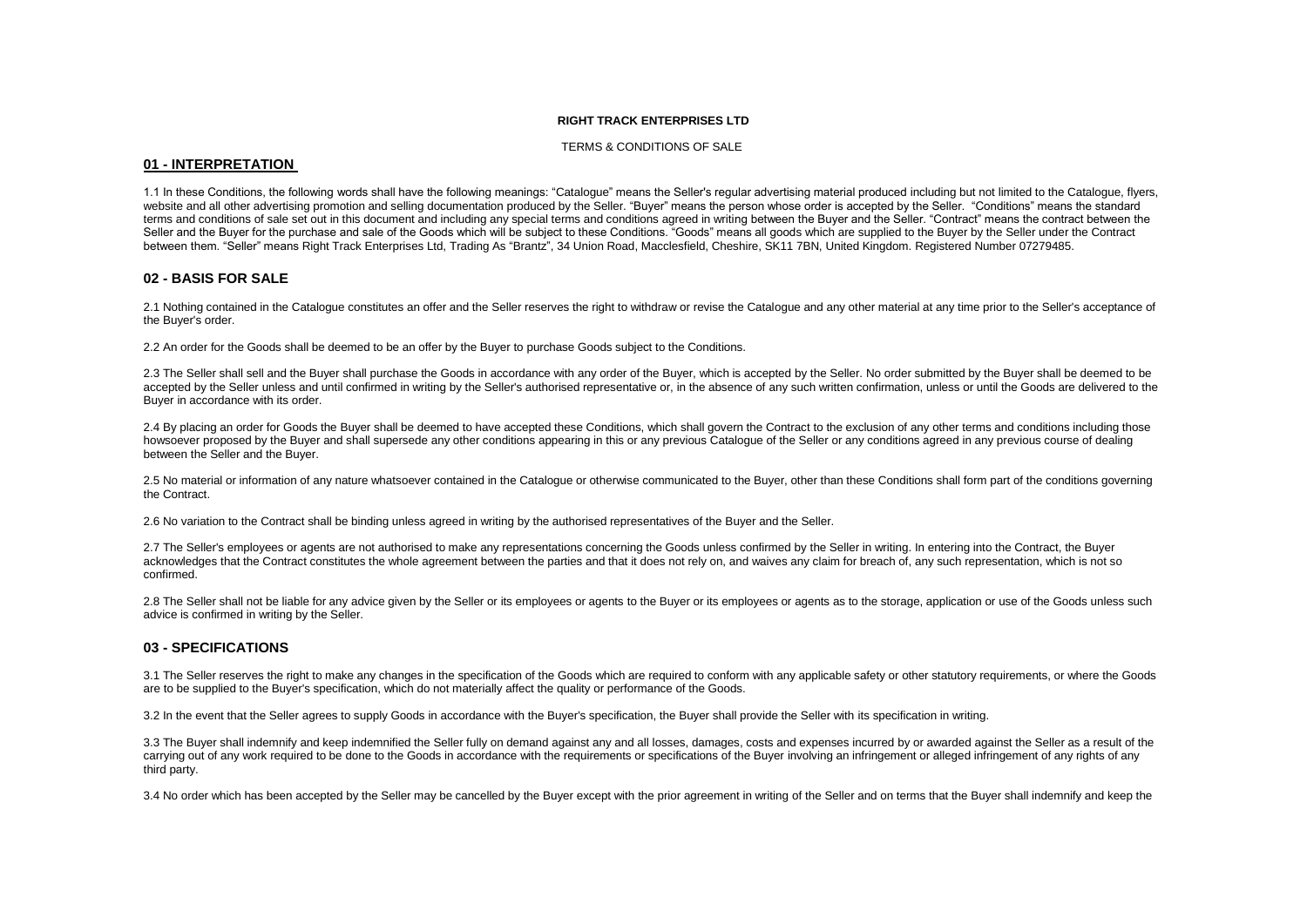Seller indemnified in full against all losses (including loss of profit), costs (including the cost of all labour and materials used), damages, charges and expenses incurred by the Seller as a result of the cancellation.

#### **04 - PRICE**

4.1 If no price is quoted, the price of the Goods shall be the price listed in the Seller's Catalogue or any published price list (with any amendments), whichever is current at the date of acceptance of the Buyer's order by the Seller.

4.2 Unless otherwise agreed in writing, all prices are given by the Seller on an ex-works basis and, where the Seller delivers the Goods otherwise than at the Seller's premises, the Buyer shall be liable to pay the Seller's charges for transport, packaging and insurance.

4.3 The Seller tries to ensure that the prices displayed in the catalogue or other promotional materials are accurate, but the price on the Buyer's order will be validated as part of the acceptance procedure (see Condition 2 above). The Seller will inform the Buyer if the correct price is higher than that stated and the Buyer may cancel the order and decide whether or not to order the Goods at the correct price.

4.4 The price is exclusive of Value Added Tax and all other taxes and duties, which shall be payable by the Buyer.

4.5 Any written quotations are valid for thirty days but may be withdrawn without notice.

4.6 The seller shall be entitled to adjust the price, whether before or after acceptance on the event of any increase in the cost to the seller or supplying the goods for any reason whatsoever, including (without prejudice to the generality of the foregoing) increases in the cost of materials, wages, packing, insurance, freight or duty or changes in the exchange rates or action of any government or authority.

4.7 Orders for scheduled delivery will be charged at the rate applicable to quantity called off and not to overall quantity unless by prior arrangement.

#### **05 - PAYMENT**

5.1 Unless otherwise agreed in writing, the Seller shall be entitled to invoice the Buyer for the price of the Goods, including any transport, packaging and insurance charges, prior to, on, or at any time after dispatch of the Goods, unless the Goods are to be collected by the Buyer or the Buyer wrongfully fails to take delivery of the Goods, in which event the Seller shall be entitled to invoice the Buyer for the price of the Goods at any time after the Seller has notified the Buyer that the Goods are ready for collection or (as the case may be) the Seller has tendered delivery of the Goods.

5.2 The Buyer shall pay the price of the Goods in full by one of the methods set out in the payment options available, notwithstanding that delivery may not have taken place and the property in the Goods has not passed to the Buyer. Seller makes available certain payment processes through which Buyer can provide payment information to Seller when Buyer pays for an order (our "Authorized Payment Processes"). Examples of Seller's Authorized Payment Processes include providing payment information by telephone, or using an established Electronic Data Interchange (EDI). Seller has implemented physical, technological and administrative safeguards intended to protect the information that Buyer provides using one of the Authorized Payment Processes. These safeguards include, for example, encryption of Internet communications. If Buyer does not use an Authorized Payment Processes, and submits payment information through some other method (such as via email or fax), then the safeguards provided by the Authorized Payment Processes will not protect Buyer's payment information, and Buyer provides such information at Buyer's own risk. Seller expressly disclaims all responsibility regarding the collection, use and protection of information that Buyer does not submit through an Authorized Payment Process.

5.3 Payment is due on delivery of the invoice or Pro-forma invoice, except that in the event that the Buyer has an open account with the Seller, it shall pay the price of the Goods on the 25th day of the month (or the next business day if the 25th day is not a business day) following the month of delivery of the Goods.

5.4 The Buyer shall not be entitled to make any deduction from such payment or exercise any right of set-off or contribution howsoever arising.

5.5 If in the opinion of the Seller the credit-worthiness of the Buyer shall have deteriorated prior to delivery or collection (as the case may be), the Seller may require full or partial payment of the price prior to delivery or collection (as the case may be) or the provision of security for payment by the Buyer in a form acceptable to the Seller.

5.6 If the Buyer fails to make payment on the due date then, without prejudice to any other right or remedy available to the Seller, the Seller shall (at its option) be entitled to: 5.6.1 treat the Contract as repudiated by the Buyer and suspend any further deliveries to the Buyer, claim damages from the Buyer and charge the Buyer interest (both before and after any judgment) and/or compensation for reasonable debt recovery costs under the Late Payment of Commercial Debts (Interest) Act 1998 as amended and supplemented by the Late Payment of Commercial Debts Regulations 2002, the Late Payment of Commercial Debts Regulations 2013 and the Late Payment of Commercial Debts (No.2) Regulations 2013; or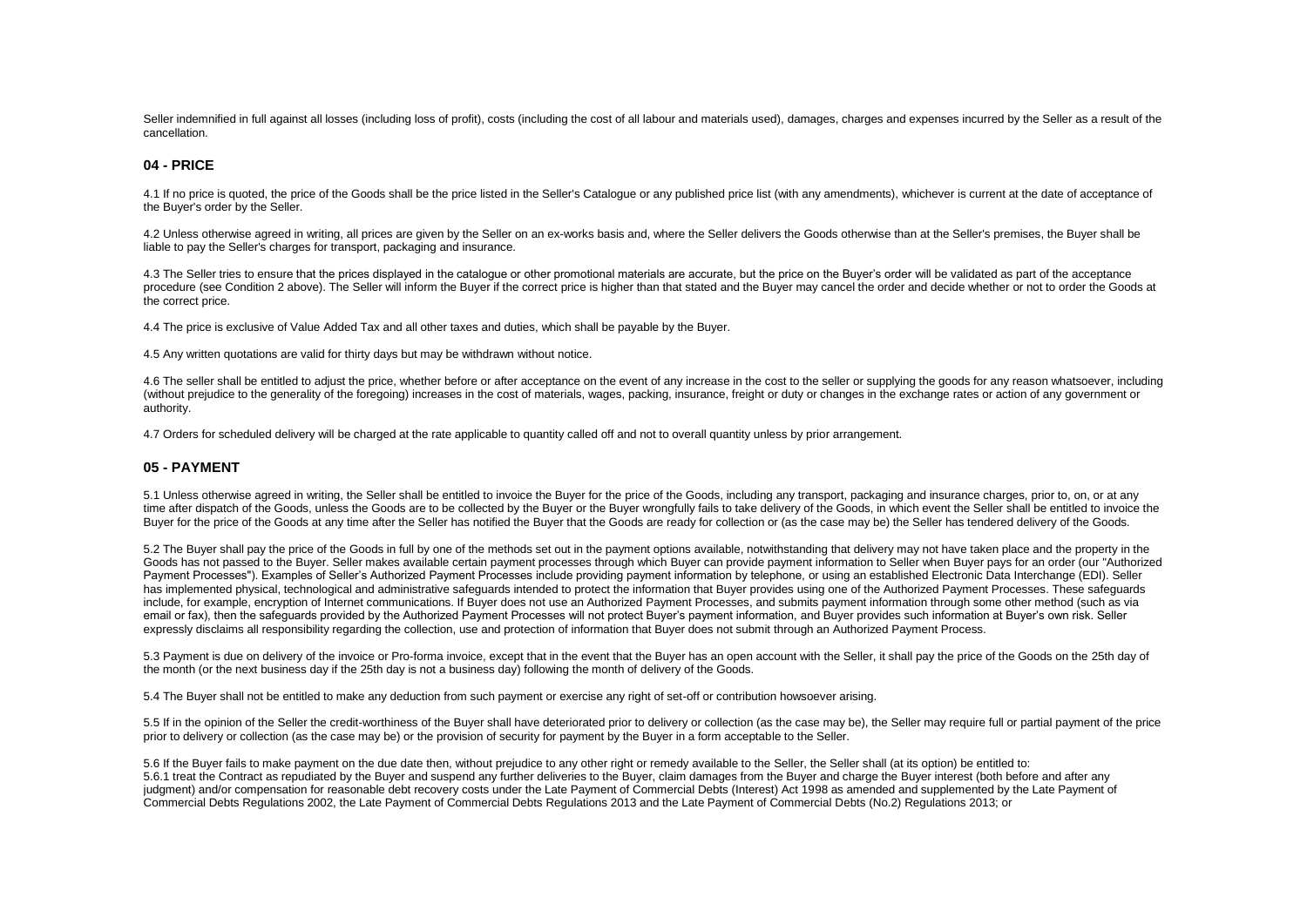5.6.2 affirm the contract, claim damages from the Buyer and charge the Buyer interest (in accordance with Condition 5.6.1).

5.7 The time of payment of the price shall be of the essence of the Contract.

## **06 - DELIVERY**

6.1 Delivery of the Goods shall be at the Buyer's premises unless otherwise agreed between the parties.

6.2 Any dates quoted for delivery of the Goods are approximate only. The Seller shall not be liable for failure to deliver by such date or dates or for any damage or loss arising directly or indirectly out of delay in delivery; nor shall the Buyer be entitled to refuse to accept goods because of late delivery. Time for delivery shall not be of the essence unless otherwise agreed between the parties.

6.3 Where delivery of the Goods is to be made by the Seller in bulk, the Seller reserves the right to deliver more or less than the quantity ordered and in such event the Buyer shall pay for the actual quantity delivered.

6.4 Subject to Condition 6.3, if the Seller is satisfied that the Goods have been short delivered, the Seller shall at its option: 6.4.1 make up any short delivery by despatching to the Buyer such Goods as the Seller is satisfied were not delivered; or 6.4.2 allow the Buyer credit in respect thereof and the Seller's liability shall be limited to making up the delivery or allowing credit as above.

6.5 The Seller reserves the right to make deliveries by instalments and to render a separate invoice in respect of each such instalment.

6.6 Where the Goods are to be delivered in instalments in accordance with Condition 6.5 above, then each delivery shall constitute a separate contract and defective delivery by the Seller of any one or more of the instalments in accordance with these Conditions shall not entitle the Buyer to cancel any other instalment or treat the Contract as a whole as repudiated.

6.7 If the Seller fails to deliver the Goods for any reason (other than any cause specified in Condition 14 or the Buyer's fault) and the Seller is liable to the Buyer, the Seller's liability shall be limited to the excess (if any) of the cost to the Buyer (in the cheapest available market) of similar goods to replace those not delivered over the price of the Goods.

6.8 If the Buyer fails to take delivery of the Goods or fails to give the Seller adequate delivery instructions at the time stated for delivery (otherwise than by reason of any cause beyond the Buyer's reasonable control or by reason of the Seller's fault) then, without prejudice to any other right or remedy available to the Seller, the Seller may:

6.8.1 store the Goods until actual delivery and charge the Buyer for the reasonable costs (including handling and insurance) of storage; or

6.8.2 sell the Goods at the best price readily obtainable and (after deducting all reasonable storage and selling expenses) account to the Buyer for the excess over the price under the Contract or charge the Buyer for any shortfall below the price under the Contract.

6.9 In the event that the Goods are delivered to the Buyer in a damaged condition, the Buyer shall notify the Seller within [24] hours of discovering such damage. The Buyer must not return the Goods to the Seller without first contacting the Seller and obtaining delivery instructions.

6.10 No goods may be returned without the Sellers written consent.

## **07 - RISK**

7.1 The risk of loss and damage to the Goods shall pass to the Buyer immediately upon dispatch unless the Goods are to be collected by the Buyer when the risk of loss and damage to the Goods shall pass to the Buyer upon the Seller notifying the Buyer that the Goods are ready for collection.

## **08 - TITLE**

8.1 Notwithstanding delivery and the passing of risk in the Goods, full legal and equitable title in the Goods shall not pass to the Buyer and shall remain in the Seller until the Seller has received payment in full (in cash or cleared funds) for:

8.1.1 the Goods; and

8.1.2 all other sums which are due to the Seller for sales of the Goods to the Buyer.

8.2 Until title to the Goods has passed to the Buyer, the Buyer shall: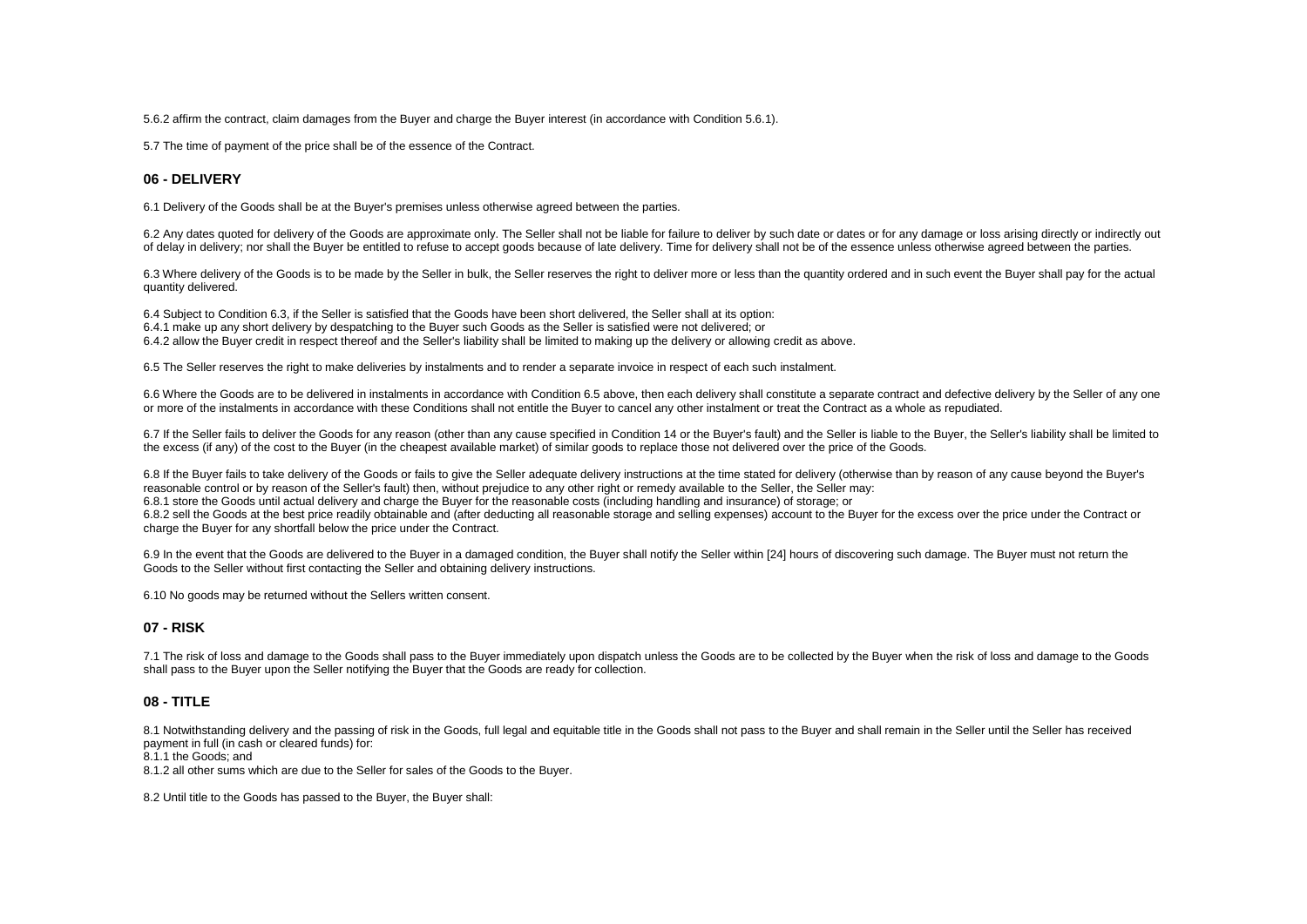8.2.1 hold the Goods on a fiduciary basis as the Seller's bailee;

8.2.2 store the Goods separately from all other goods held by the Buyer so that they remain readily identifiable as the Seller's property;

8.2.3 not remove, deface or obscure any identifying mark or packaging on or relating to the Goods;

8.2.4 maintain the Goods in satisfactory condition and keep them insured against all risks for their full price from the date of delivery;

8.2.5 give the Seller such information relating to the Goods as the Seller may require from time to time, but the Buyer may resell or use the Goods in the ordinary course of its business.

8.3 In a case where the Buyer has credit terms with the Seller, and without prejudice to any rights or remedies arising out of any breach of contract by the Buyer, the Seller shall be entitled to repossess all or any Goods should the Buyer fail to make payment in full of any invoice upon expiry of the date for which payment becomes due.

8.4 The price of the Goods becomes payable immediately in the event that the Buyer becomes insolvent. The Seller reserves the right to repossess the Goods immediately in such event or where the Seller reasonably believes such an event is about to happen.

8.5 In order to exercise the rights specified in Conditions 8.3 and 8.4 above the Buyer agrees to allow the Seller entry into its premises (or the premises of any third party where the Goods are stored) in order to recover the Goods.

## **09 - LIEN**

9.1 The Seller shall in respect of all unpaid debts due from the Buyer under the same or any other contracts have a general lien on all Goods and property of the Buyer in its possession (although such Goods or some of them may have been paid for) and shall after the expiration of fourteen days written notice to the Buyer be entitled to dispose of such Goods and property as it deems fit and apply the proceeds towards such debt.

#### **10 - LIABILITY**

10.1 Subject to the conditions set out below the Seller warrants that the Goods will correspond with the Seller's specification at the time of delivery and will be free from defects in material and workmanship for a period of 12 months from the date of delivery of the Goods to the Buyer. The Seller reserves the right to make without notice, variations to the specification of the Goods. Where such variations do not affect the capacity of the goods to satisfy the Buyers requirements for use, the Buyer shall not be entitled to terminate the contract.

10.2 The Seller shall be under no liability in respect of any defect in the Goods:

10.2.1 arising from or attributable to any drawing, design or specification supplied by the Buyer;

10.2.2 arising from fair wear and tear, neglect, failure to follow the Seller's instructions, misuse or improper alteration or repair of the Goods;

10.2.3 if the total price for the Goods and all other sums due from the Buyer to the Seller has not been paid by the due date for payment;

10.2.4 if the Buyer fails to notify any claim in respect of any of the Goods which is based on a breach of the warranty in Condition 10.1 within 14 days after the discovery of the breach; or 10.2.5 if the Buyer fails to notify the Seller of any damaged parcel by not signing the delivery note as "damaged."

10.3 The warranty in Condition 10.1 does not extend to parts, materials or equipment not manufactured by the Seller, in respect of which the Buyer shall only be entitled to the benefit of any such warranty or quarantee given by the manufacturer to the Seller, and which the Seller will, so far as possible, assign to the Buyer upon the written request of the Buyer.

10.4 Where any valid claim in respect of any of the Goods which is based on a breach of the warranty in Condition 10.1 is notified to the Seller within the warranty period set out in Condition 10.1, the Seller shall be entitled to repair or replace the Goods (or the part in question) free of charge or, at the Seller's discretion, refund to the Buyer the price of the Goods (or a proportionate part of the price). The Buyer must not return the Goods to the Seller without first contacting the Seller and obtaining delivery instructions.

10.5 Nothing in these Conditions shall limit or exclude the Seller's liability for:

10.5.1 death or personal injury caused by its negligence, or the negligence of its employees, agents or subcontractors (as applicable);

10.5.2 breach of the terms implied by section 12 of the Sale of Goods Act 1979 and in case of consumer transactions (as defined by the Unfair Terms in Consumer Contracts Regulations 1999 as amended) terms implied as to conformity of Goods with description or sample or as to their quality or fitness for purpose under such legislation;

10.5.3 defective products under the Consumer Protection Act 1987;

10.5.4 fraud or fraudulent misrepresentation; or

10.5.5 any matter in respect of which it would be unlawful for the Seller to exclude or restrict liability.

10.6 Subject to Condition 10.5:

10.6.1 the Seller shall not be liable to the Buyer, whether in contract, tort (including negligence), breach of statutory duty, or otherwise, for any loss of profit or indirect or consequential loss (including,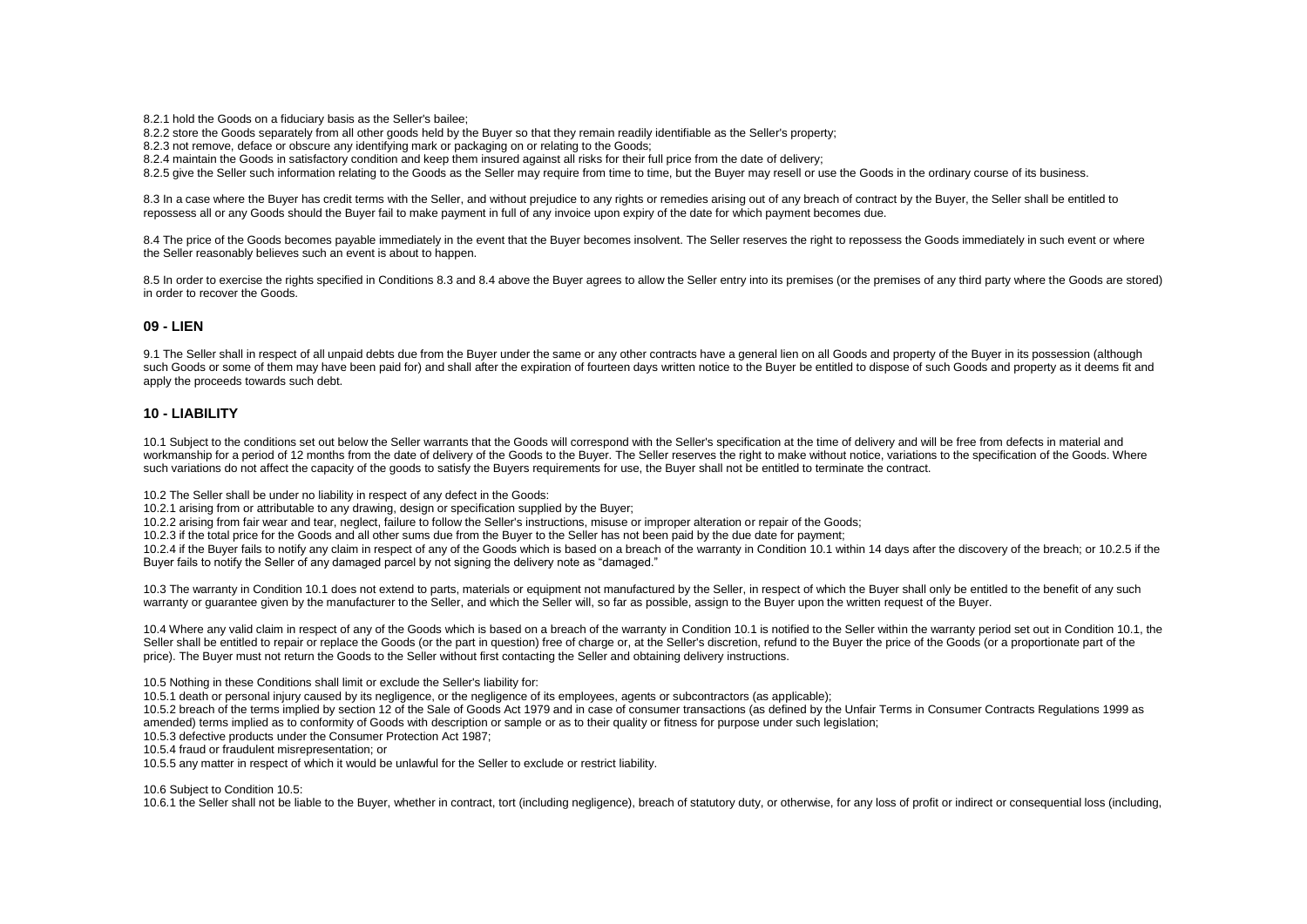without limitation pure economic loss, loss of business, depletion of goodwill or similar loss) damage or injury direct or indirect resulting from defective material faulty workmanship or otherwise howsoever arising under or in connection with the Contract; and

10.6.2 the Seller's total liability to the Buyer in respect of all other losses arising under or in connection with the Contract, whether in contract, tort (including negligence), breach of statutory duty, or otherwise, shall not exceed the price of the Goods.

# **11 - THE CATALOGUE**

11.1 The Seller is the owner of the copyright in the Catalogue and no part of the Catalogue may be reproduced in any material form (including, without limitation, photocopying or storing it in any medium by electronic means) without the Seller's prior written permission.

11.2 The Catalogue and all advertising, promotion and selling materials supplied by the Seller to the Buyer shall remain the property of the Seller and the Buyer shall not permit any other person to make use thereof.

11.3 The Seller reserves the right at any time, to make any changes to the Catalogue, including, without limitation, changes in the specification of the Goods and the price of Goods.

11.4 All information, details and illustrations in the Catalogue have been carefully prepared to avoid error but the accuracy of such information is not warranted and such information, details and illustrations do not form part of this Contract. The Seller shall not be liable for any loss or damage resulting from any errors, omissions or typographical errors in the Catalogue.

11.5 Any recommendation or suggestion relating to the use of the Goods whether given orally or in writing, is given in good faith by the Seller but the Buyer is solely responsible for satisfying itself as to the suitability of the Goods for its own particular purpose and it shall be deemed to have done so.

11.6 Unless specifically stated to the contrary in the Catalogue, nothing in the Catalogue constitutes a representation as to the source of country of origin, manufacture or production of the Goods.

## **12 - THIRD PARTY RIGHTS**

12.1 If any claim is made against the Buyer that the Goods infringe or that their use or resale infringes the rights of any third party, the Seller may (at its option) either secure the Buyer's right to continue to use the Goods or replace or modify the Goods to make them non-infringing, or if neither of these alternatives is reasonably available to the Seller, refund the purchase price.

## **13 - TRADE MARKS**

13.1 The Goods are sold subject to any intellectual property rights (including without limitation, patents trademarks and copyright) which the Seller or any third parties may have in the Goods. The Buyer will not do or authorise any third person to do any act which would or might damage or be inconsistent with any such intellectual property rights or any intellectual property rights of any intellectual property right any other third party in relation to the Goods or to the goodwill associated therewith and, in particular, will not do or authorise the alteration, obliteration, covering up or incorporation of marks (in whole or in part) on to the Goods.

## **14 - FORCE MAJEURE**

14.1 The Seller shall not be liable for any failure or delay in performing its obligations under the Contract to the extent that such failure or delay is caused by a Force Majeure Event. A Force Majeure Event means any event beyond Seller's reasonable control, which by its nature could not have been foreseen, or, if it could have been foreseen, was unavoidable, including strikes, lock-outs or other industrial disputes (whether involving its own workforce or a third party's), failure of energy sources or transport network, acts of God, war, terrorism, riot, civil commotion, interference by civil or military authorities, national or international calamity, armed conflict, malicious damage, breakdown of plant or machinery, nuclear, chemical or biological contamination, sonic boom, explosions, collapse of building structures, fires, floods, storms, earthquakes, loss at sea, epidemics or similar events, natural disasters or extreme adverse weather conditions, or default of suppliers or subcontractors.

14.2 If the circumstances outlined above in Condition 14.1 continue for a continuous period of more than six months, the Seller may terminate the Contract by written notice to the other Party.

14.3 If due to such circumstances or events the Seller has insufficient stocks to meet all its commitments the Seller may apportion available stocks between its customers at its sole discretion.